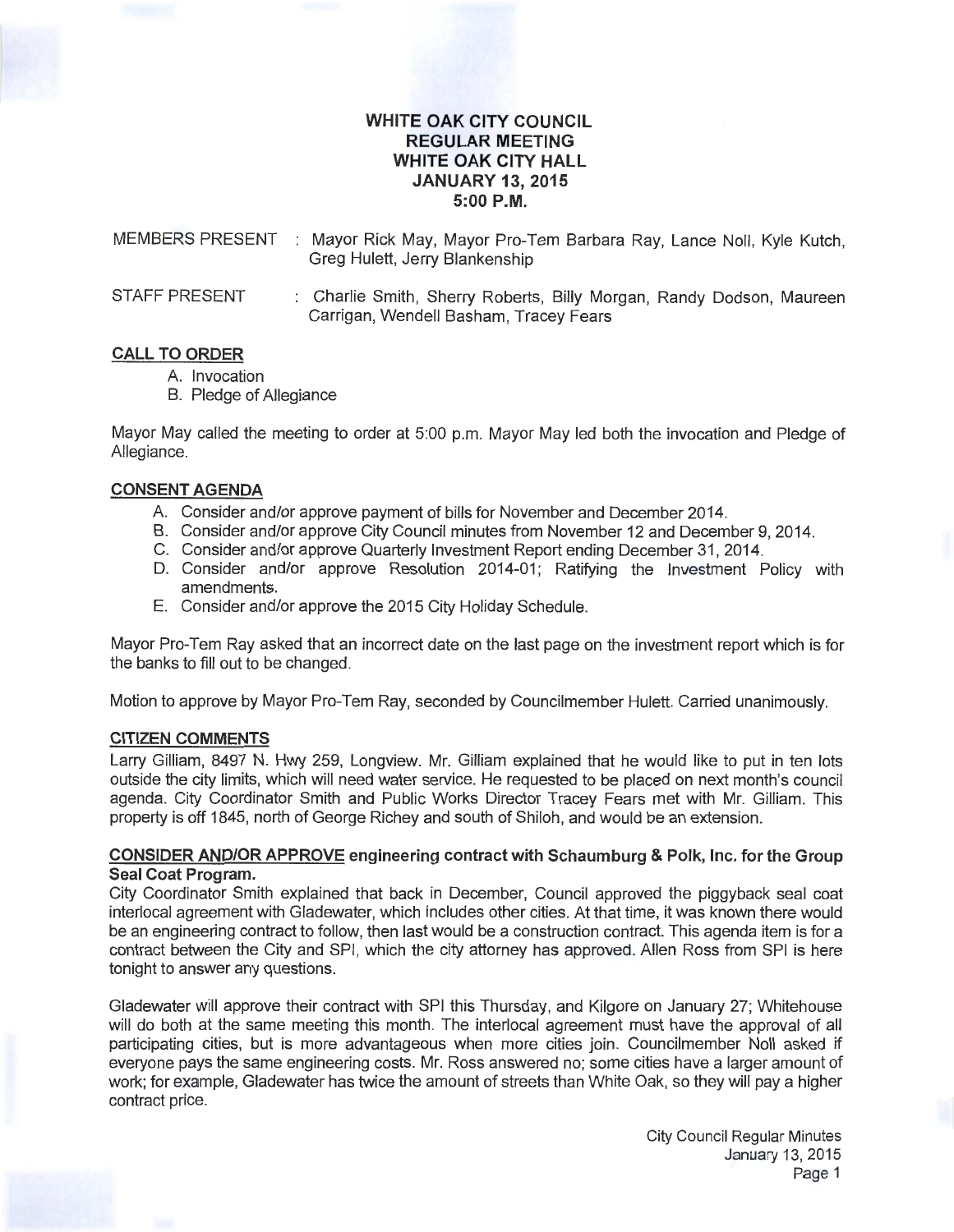Councilmember Hulett questioned if these engineering fees were comparable to what we have paid in the past. City Coordinator Smith stated Hayes Engineering performed the engineering services in 2010 and the fees were only in the \$2,500 range for 15,900 square yards. Councilmember Hulett then asked what the expectation of square yardage would be for this work. City Coordinator Smith answered around 16,858 square yards.

Allen Ross explained as the engineer, he would deal with only one contractor; but the engineers have more coordination that goes on. He explained how he is trying to promote this throughout East Texas to get more cities to join which increases the quantity and decreases the cities' costs. Councilmember Hulett asked if the City would save enough on the construction costs to offset the extra engineering fees. Mr. Ross answered the City should save around 30% on construction costs, which will more than offset the engineering fees. City Coordinator Smith verified with Mr. Ross that the City has the option to opt out until the bid process. Mr. Ross answered yes; however, if SPI would still expect payment if all engineering work is completed.

Councilmember Hulett emphasized that in order for this to work, there needs to be participation by all four cities; it will not be until after the project is complete that any savings will be seen. Mr. Ross explained that he plans to work hard to promote this process to other cities, counties, schools, and even a cemetery association that is interested. Councilmember Noll commented that since the City is buying the material in bulk, it is less expensive; but voiced his concern regarding the quality of material. Mr. Ross explained how it is the same material used by the State of Texas, and Gregg and Smith counties. Mr. Ross added that part of the construction contract would be for representation and oversight during the project.

Councilmember Hulett acknowledged his consent with the process and stated his belief that it would not cost the City any more than normal. Mayor Pro-Tem Ray sought clarification about the contingency that included repairs. Mr. Ross answered that this section did not necessarily include repairs, but also included constructor bonds, insurance, and edging the road, etc. Mayor Pro-Tem Ray stated she just wanted clarification as to whose responsibilities were whose. Mr. Ross explained that he would prepare a street assessment report and let City Coordinator Smith know what work will be required before the seal coat work began.

Mayor May asked for clarification that if all the cities go in together, if the cities buy the material in bulk. Mr. Ross clarified how the contractor buys the material and the City is purchasing a construction service. Mayor May questioned that if the contractor buys the material in bulk for one single price, then why would another city get a smaller unit price than White Oak. Mr. Ross confirmed this; however, the difference is in the overhead cost. If White Oak's project quantity is smaller than the other cities, the percentage of overhead cost for the City is higher.

City Coordinator Smith asked if it comes in less per square yard budgeted, can more streets be added. Mr. Ross explained the SPI contract is for the streets considered . If there were a request for additional streets, there would be a need for an engineering and construction change order.

Councilmember Noll made the motion to approve, seconded by Councilmember Blankenship. Carried unanimously.

# **APPOINT AND REAPPOINT Board of Adjustments members:**

- A. Consider and/or appoint Dana Mizell as an alternate member for the term January 13, 2015 through December 31, 2017.
- B. Consider and/or reappoint regular members Billy Sallee and Ted Miller for the term January 1, 2015 through December 31, 2017.

City Coordinator Smith stated the person he requested to serve did not work out; however, Dana Mizell was willing to serve.